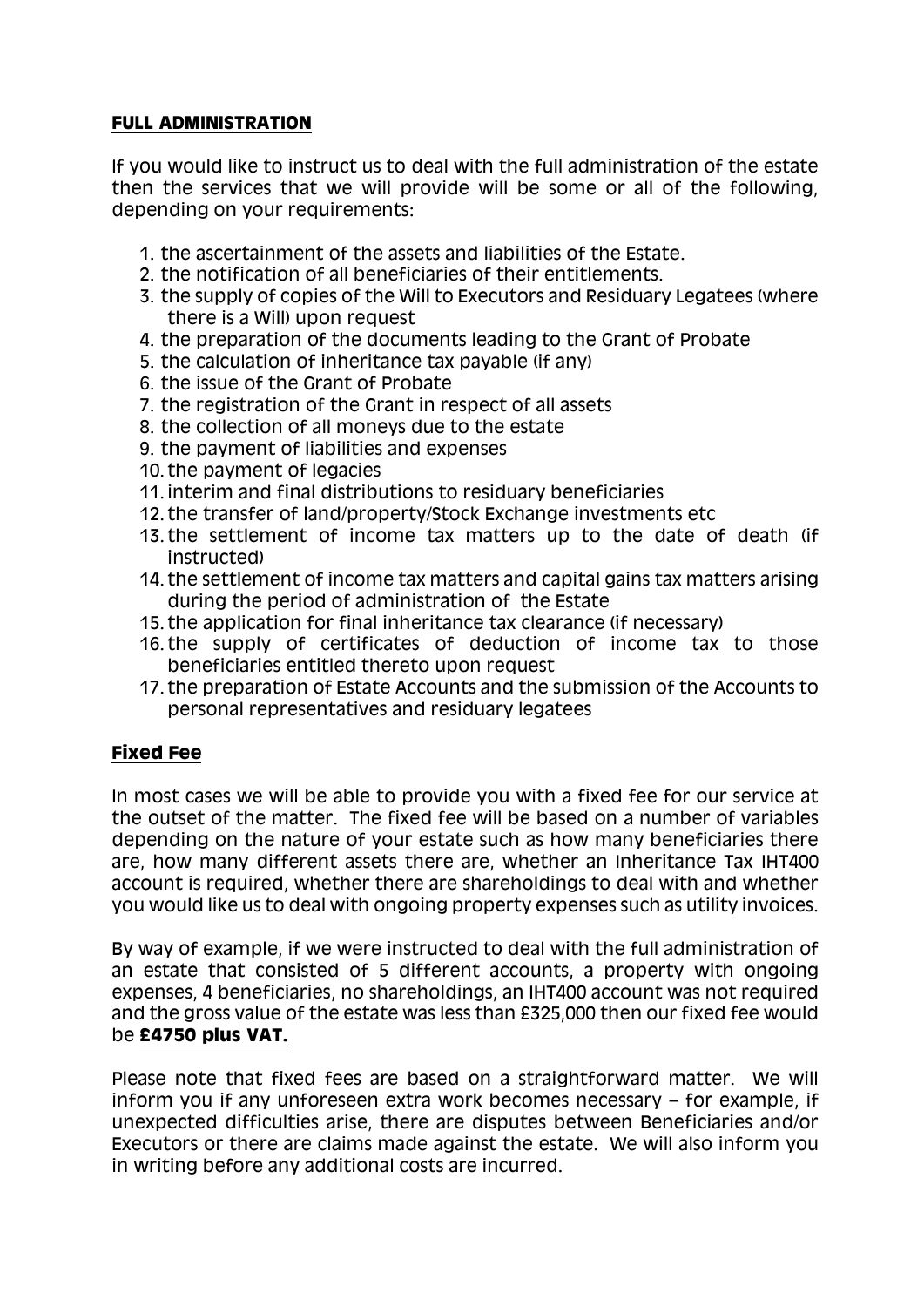### **Time Recorded Fee**

In certain cases that are more complicated (for example – there are foreign assets, problems with the Will, a significant number of different shareholdings or we know from the outset that there are disagreements between Executors and/or Beneficiaries or potential claims against the estate) then instead of providing a fixed fee, the charge will be based exclusively on the time recorded against the matter. All time spent (whether in attendances, preparing and working on papers and documents, correspondence and making and receiving telephone calls) is recorded for this purpose. Routine letters sent or received and routine telephone calls made and received will be charged in units of one tenth of an hour. Other work (including more detailed letters and longer telephone calls) will be charged for on a time basis.

Our hourly rates are reviewed annually but the current rates are:

| • Partners/Senior Solicitors                            | £200 per hour |
|---------------------------------------------------------|---------------|
| • Assistant Solicitors / Legal Executives £190 per hour |               |

• Other Fee Earners **E170** per hour

The final charge will vary significantly depending on the individual nature of the estate but we would provide you with an estimate at the outset of the matter and keep you advised in writing of any changes to that estimate.

**Please note** that if Brighouse Wolff are appointed as professional Executors of a Will then our fee would be based on the time recording method and, in addition, a fee of 1% of the gross value of the assets would be charged.

# **Disbursements**

In addition to the above there are also a number of disbursements (costs related to your matter that are payable to third parties) that you may incur. To make the process smoother we will handle the payment of these on your behalf and they will then appear as a separate item on your bill:

- Probate Court Fee of **£273** (plus **£1.50** for every office copy of the Grant that you require)
- Bankruptcy Searches **£2** per Beneficiary per distribution

There are also a number of **optional disbursements** which you may consider such as the placing of notices in The London Gazette and local newspapers to protect against unexpected claims and searches for missing Wills or Beneficiaries. These can be discussed at your initial appointment if applicable to your estate.

Depending on the nature of the estate there may also be **Inheritance Tax** to pay which is charged by the government and payable to HMRC. If payable, this is in addition to any charges and disbursements referred to above. We can